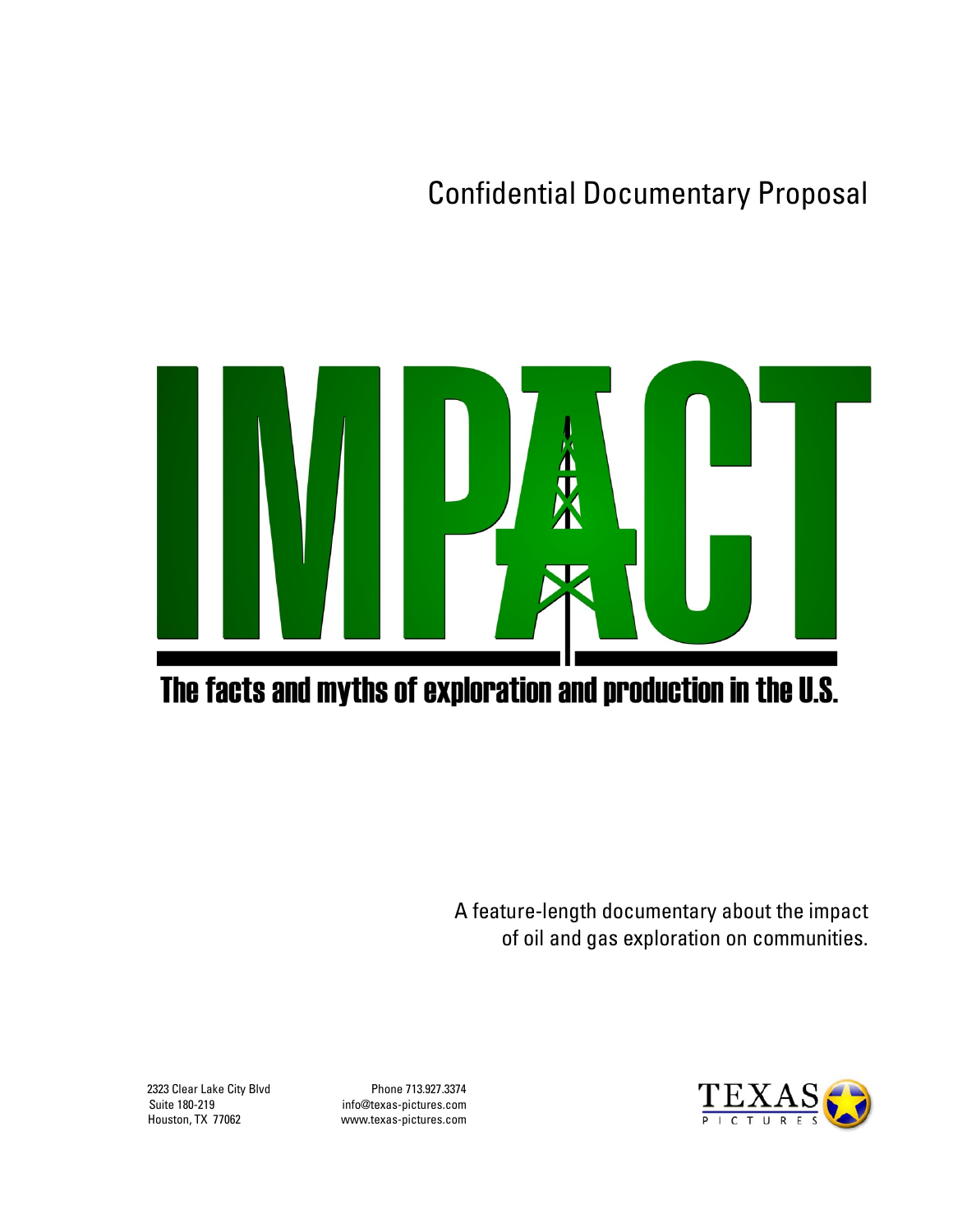# **TABLE OF CONTENTS**

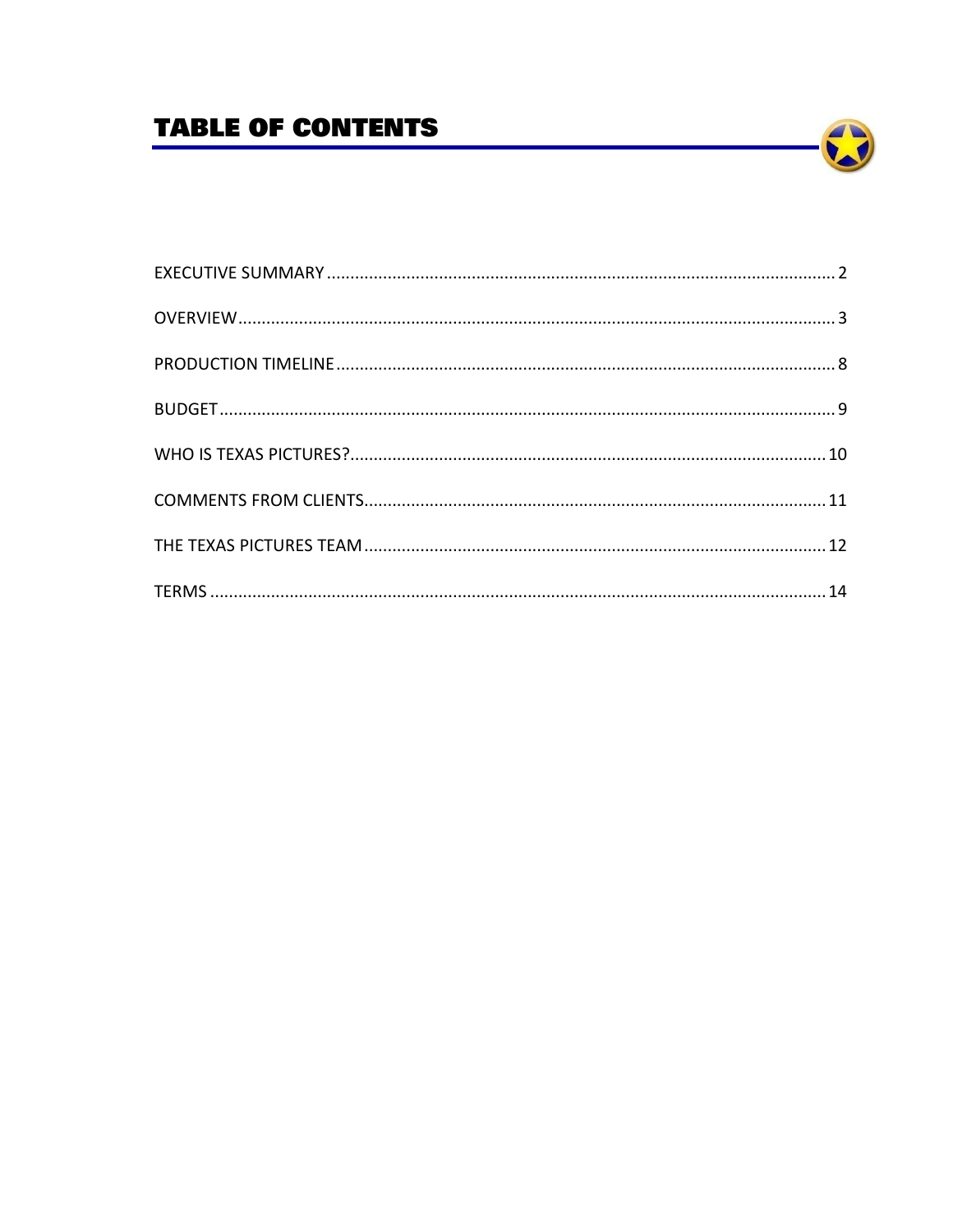

## <span id="page-2-0"></span>Concept

The news media and the entertainment industry often present the oil and gas industry as deceptive, environmentally unfriendly, exploitive villains. The information captivates audiences, shapes public opinion and influences official policies, but where does this information come from, and how much is accurate? This documentary will explore the sources of the information that fuel the confusion about exploration and the industries behind it.

### Format

This documentary will be produced to have national relevance, and will include interviews and footage from suitable rural and urban locations throughout the United States. In a style similar to *60 Minutes* on CBS and *Frontline* on PBS, this documentary will use clips from interviews with environmental, industry and human behavior experts, as well as outspoken opponents and supporters of exploration, and the general public to break down this complex topic to the root sources of the confusion and their possible motives.

### Content

We begin by orienting the audience to the mechanics of exploration and the driving economic forces that influence activity. We will then explore the industry's image in the media, the attitudes of property owners and residents, and the seldom seen factors that may influence those attitudes. We will conclude by exploring how better communications might resolve most of the issues.

# Production Timeline

This production will require approximately eight months to complete, and Texas Pictures will promote the finished documentary through film festivals and by pursuing broadcast opportunities for an additional year after completion.

# Funding

The total cost for this production will be approximately \$292k. This includes all production expenses, travel related expenses as well as production promotion, distribution, web presence development and festival competition.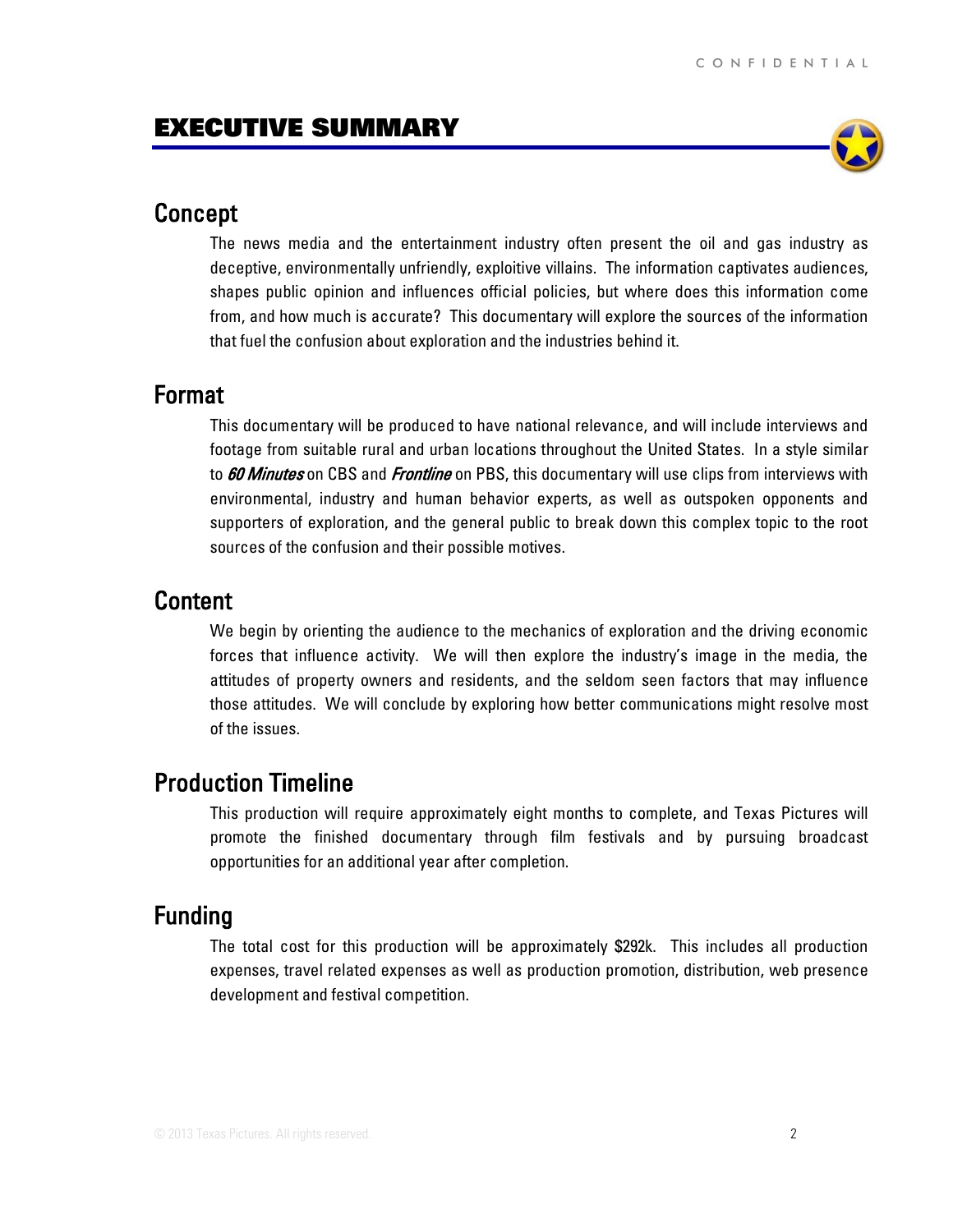

# <span id="page-3-0"></span>Concept

The mainstream media and the entertainment industry frequently present the oil and gas industry as environmental and economic scoundrels. Documentaries such as Gasland (2010), Split Estate (2009), Gas Hole (2010), A Crude Awakening: The Oil Crash (2006) and many others use anecdotal evidence and speculation to shake an accusatory finger at the oil and gas industry. The Hollywood feature film Promised Land (2012) casts blockbuster actor Matt Damon as a greedy, deceptive oil and gas industry representative exploiting the ignorance of small town America. The information in these cinematic successes shapes public opinion and generates negative attitudes toward the energy industry, but how much of this information is accurate?

# Format

## Produced for a National Audience

The information in this documentary will have national relevance, and will include interviews and footage acquired from at least five areas within the United States. Each location will be selected based on type (rural, densely urban, sprawling, southern, western, etc.) to more accurately represent the diverse environmental and cultural differences found within this country.

The documentary will devote significant time to smaller cities and rural areas since these areas are most often the areas of controversy regarding exploration for oil and gas. The production crew will drive to many of these locations, using each trip as an opportunity to for additional interviews and impactful visuals.

## Interview-based Narrative

Through interviews with environmental experts, oil and gas industry experts, elected officials, human behavior experts, educators, interested *and disinterested* individuals and others, this documentary will use thoughtfully selected interview clips and supporting visuals to effectively communicate the story.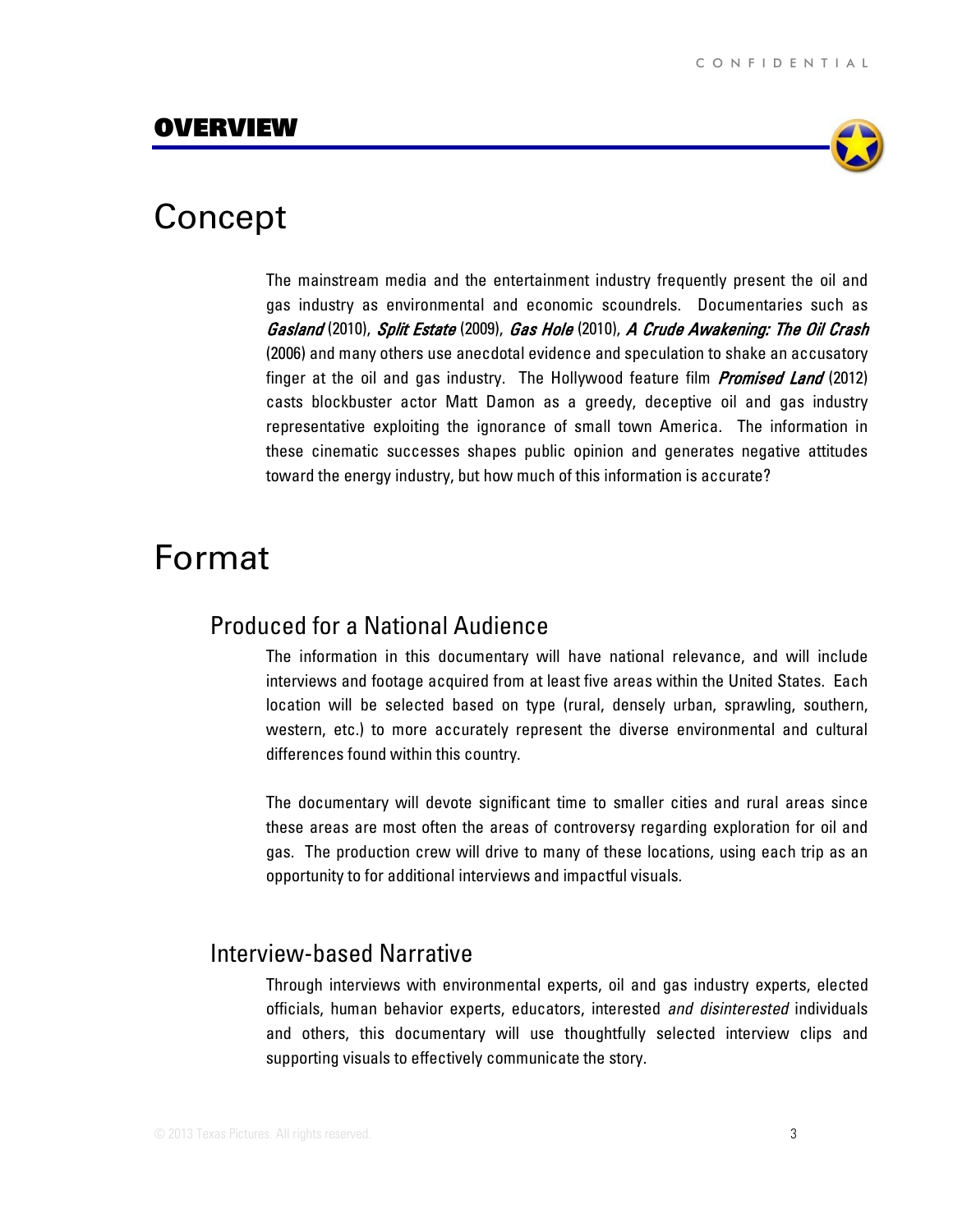The questions from the interviewer will be general and open-ended, and structured to produce answers that stand on their own. In the finished program, the audience will never hear the interviewer's question, but will understand what the question was by the answer the subject gives. This journalistic style of production is a proven, credible method of storytelling used in many award-winning documentaries as well as respected news productions such as *60 Minutes* on CBS and *Frontline* on PBS.

Depending upon the results of the interviews, the documentary may or may not also use a professional narrator as a transition tool to tie the selected interview clips together into a narrative that flows.

# Content

While developing the content of this documentary we will regularly consult with subject matter experts from all sides of the issues to ensure that the information presented is accurate and presented fairly.

## Opening

The opening will establish the audience's expectations through impactful visuals and short excerpts from on-camera interviews that touch the key elements of the story. By the end of the opening the audience will expect to learn more about the oil and gas industry and that some of their own perceptions of the industry could be inaccurate.

# Part 1 – The Hole Story

Here we provide a general overview of the drilling and exploration process, illustrating that it is more complex than most people realize. As we orient the audience, we will define key terms such as completion, cementing, drilling fluids, mud pits, fracturing. We will devote substantial attention to the permitting process and identify how this slow, public process gives anyone the opportunity to protest. Here we also outline the economic issues that drive exploration and cause the roller-coaster market.

#### Interview Subjects

| <b>Exploration company representatives</b> | Oil and gas industry journalists              |
|--------------------------------------------|-----------------------------------------------|
| Rig hands                                  | <b>Petroleum Engineering school educators</b> |
| Engineers                                  | Officials related to permitting               |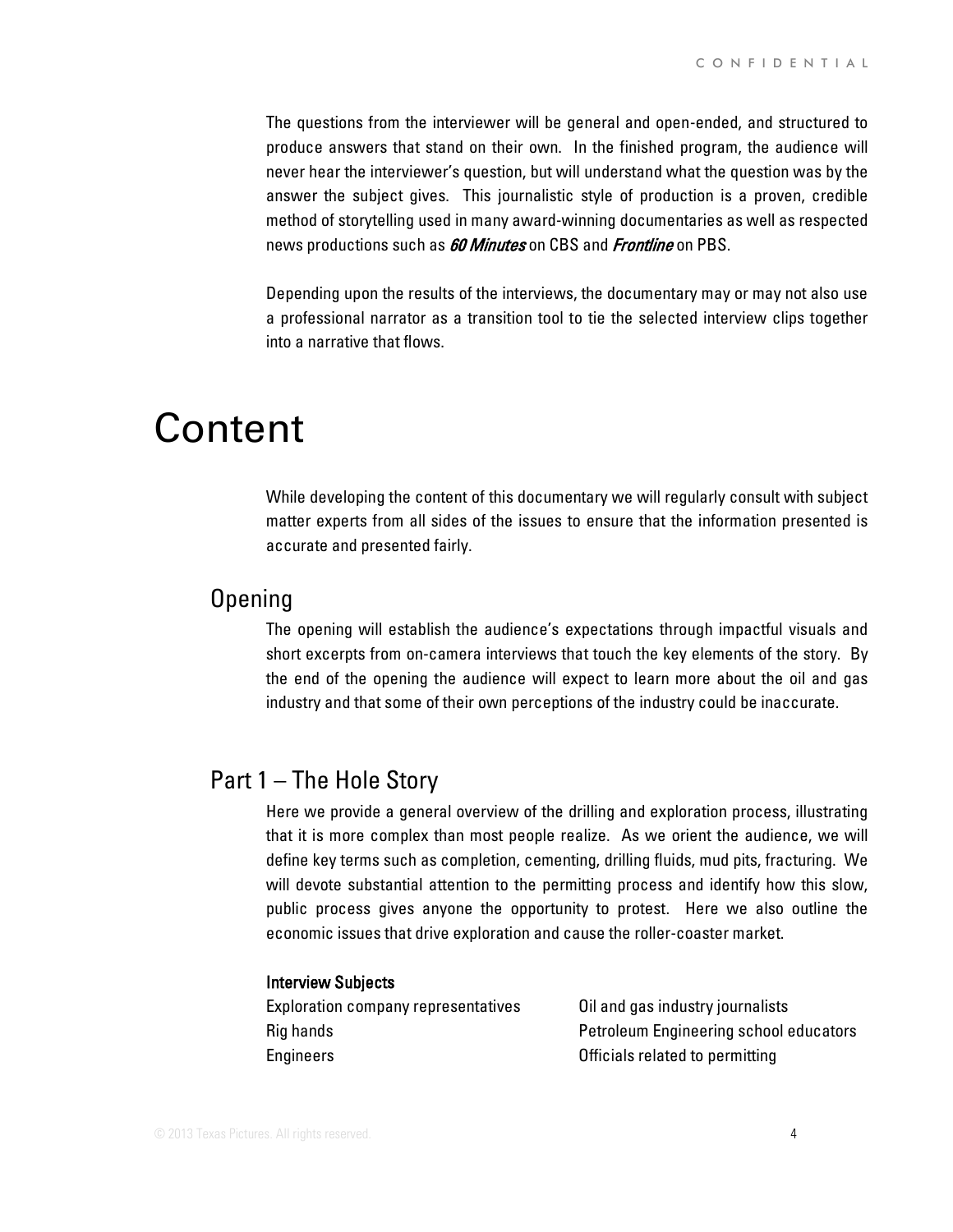#### Supporting Visuals

Aerials of drilling and producing fields Drilling rigs in diverse settings Producing wells in diverse settings

Producing wells within major cities Rigs being transported Public hearings in progress

# Part 2 – The Word on the Street

Here the audience will begin to hear some of the most common complaints and public perceptions about the oil and gas industry, including inaccurate beliefs, irrational fears and ignorant perspectives.

#### Interview Subjects

Environmental group representatives General public (rural and urban) People opposed to exploration

Elected officials (city, state, federal) Officials related to permitting

#### Supporting Visuals

Newspaper headlines Protest activity General community scenes Exploration activity in communities Public hearings

# Part 3 – According to Hollywood

Here we explore how the oil and gas industry is portrayed in entertainment media. We will focus primarily on inaccurate representations in fictional work such as movies and inaccurate reporting in broadcast news-related programming. We may use old, silentfilm-era stock comedy excerpts to demonstrate how moviemakers can take editorial license with the facts.

#### Interview Subjects

Movie producers Studio executives Broadcast journalists

#### Supporting Visuals

News clips Movie excerpts Oil and gas industry journalists College-level educators Behavioral scientists

Newspaper headlines Stock movie and newsreel footage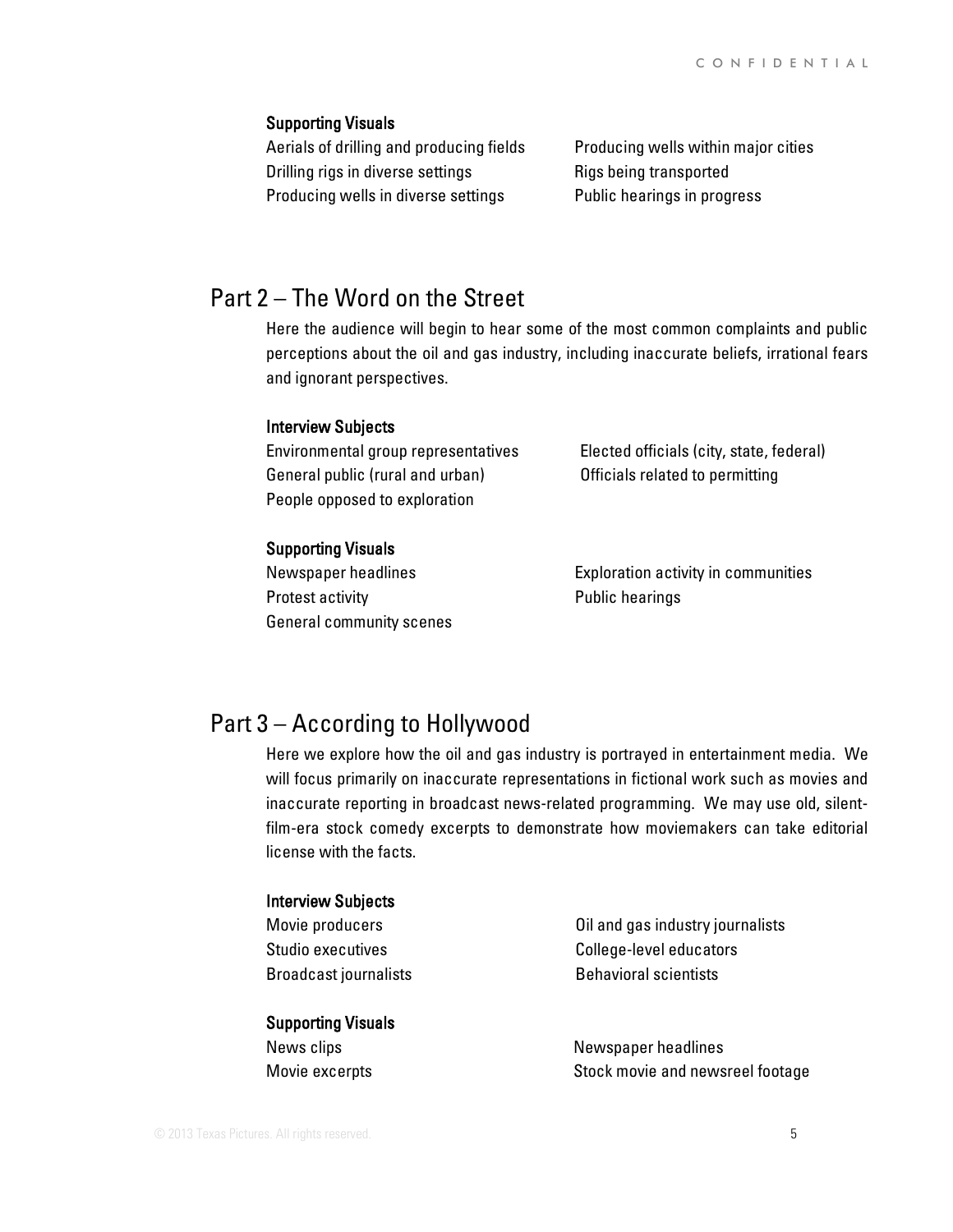## Part 4 – What the Neighbors Say

Here we investigate attitudes toward exploration through interviews with property owners, residents and others about how exploration activity has impacted their lives and their community. We will also explore the difference in attitudes toward exploration between homeowners who profit from the activity and those who do not.

#### Interview Subjects

Property owners **Residents** Elected representatives

Community business owners **Educators** Officials related to permitting

#### Supporting Visuals

General community activity Rural activity and settings

Town square events Public hearings

# Part 5 – "The Fact is What I Hear"

Here we investigate the most common, extreme rumors about the oil and gas industry. We will explore the accuracy of these rumors and the damage that misinformation inflicts on the industry, the workers and the country.

#### Interview Subjects

General public **Environmentalists** Community leaders College students

#### Supporting Visuals

Drilling activity Rig floor activity Protest activity

Oil and gas industry executives Petroleum engineers Rig hands Elected officials (local, state, federal)

General community scenes Exploration activity in communities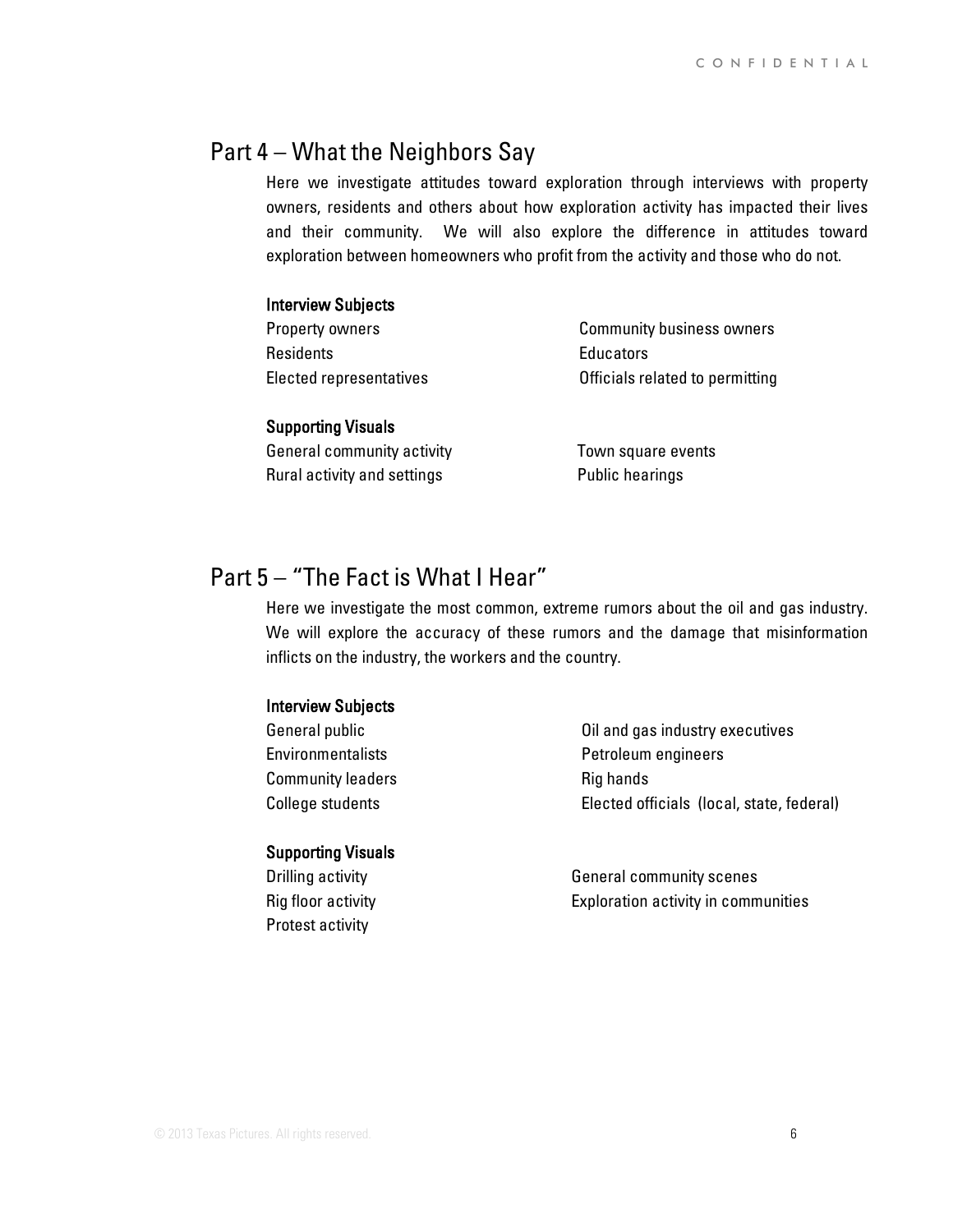### Part  $6 - W$ hy?

We explore what economic and social issues drive the confusion and misinformation that plagues the oil and gas industry.

#### Interview Subjects

Broadcast journalists Oil and gas industry journalists College-level educators

Oil and gas industry executives **Sociologists Psychologists** 

#### Supporting Visuals (repeated footage)

Drilling activity Community scenes Aerials Town square events

## Part 7 – Conclusion

We conclude the documentary by illustrating how the key to resolving most, if not all of these issues is communication. We identify that one of the oil and gas industry's most significant problem is that of communication. This obvious, yet often overlooked, issue may be the industry's only real failure.

#### Interview Subjects

Broadcast journalists Oil and gas industry journalists College-level educators

Oil and gas industry executives General public

#### Supporting Visuals (repeated footage)

Drilling activity Community scenes Aerials Town square events

# Supplement - The Making Of Documentary

Throughout the production, we will develop a second documentary about the making of this production. This short, *behind-the-scenes* feature will present an overview of the production process from research and script development to difficulties in scheduling interviews to the challenges of shooting in different locations, to the complexities of post-production. This supplement will also serve to document the level of objectivity and fairness demonstrated by the filmmakers, reinforce the credibility of the documentary, and will provide additional material for news media, and for promotion on YouTube and Facebook.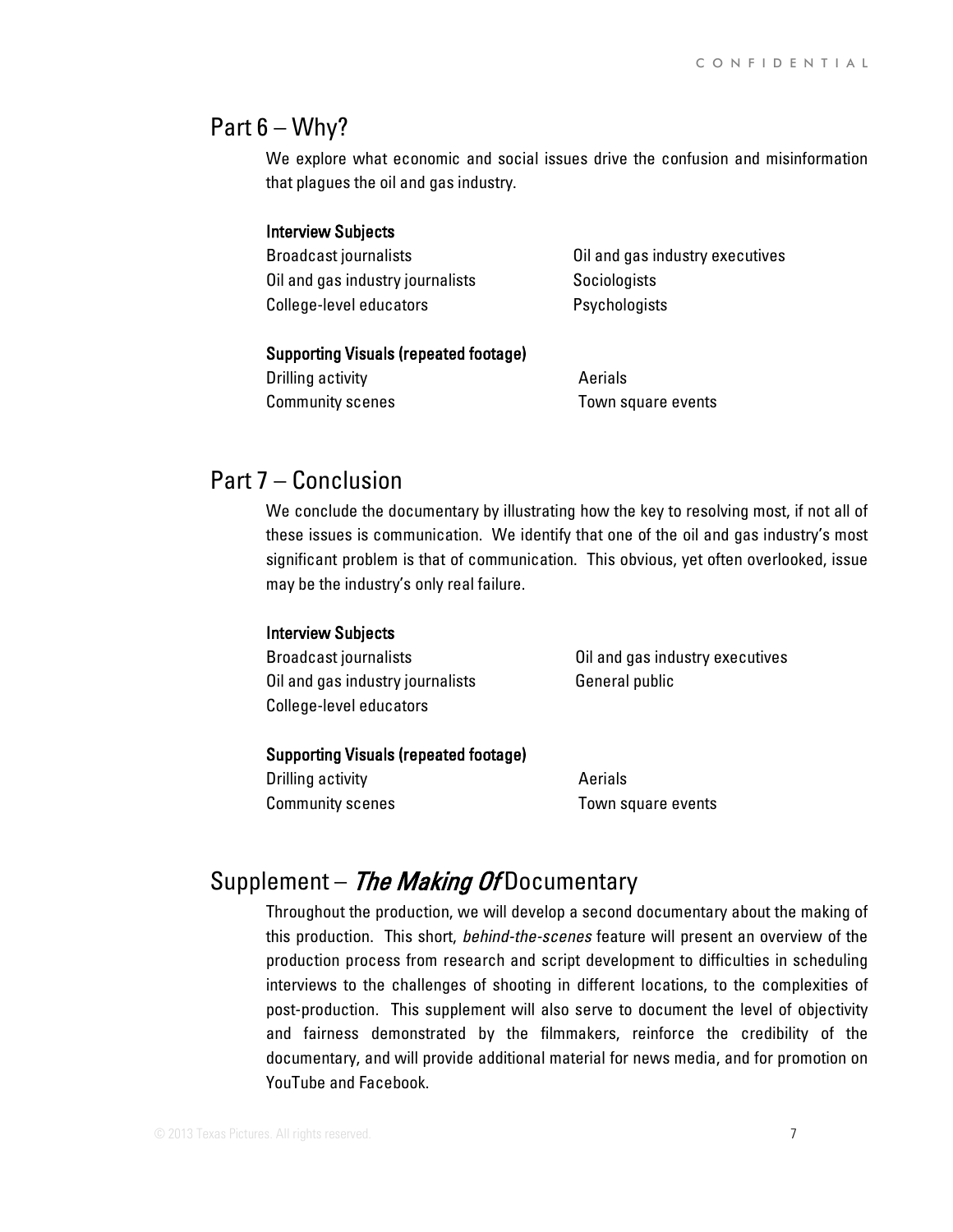### <span id="page-8-0"></span>PRODUCTION TIMELINE



### Research/Script Development – ongoing

Research will be to organize data and identify critical information to include in the production. During this process we also identify best-choice locations for shooting exploration activity and subjects to interview who represent all sides of the issue. As the production develops, extensive information from on-camera interviews will be reviewed, evaluated for relevance and included in the script when appropriate. With this type of project, the script is a living document that will evolve throughout the production process.

## Existing Footage Acquisition – 2 weeks

Video footage from news media, environmental organizations, oil and gas industry companies, trade organizations, state agencies and other resources will be gathered to enhance the diversity of visuals in the production throughout the production process

## Field Production/Original Footage Acquisition – 16 weeks

Field production will require extensive travel time. To achieve national appeal, the documentary crew will shoot in a diverse range of locations. The crew will consist of a director, a cinematographer and an assistant (opportunity for an interested intern). This streamlined, diversely skilled crew will drive to most locations and will gather footage along the way, providing a breadth of visuals that would be impossible if traveling by air. At several locations, the crew will charter a helicopter to shoot topic-specific aerials.

## Final Scriptwriting – 6 weeks

The final script will be completed once all of the interviews and other material has been collected.

# Post Production – 12 weeks

The post-production process assembles all of the components of the production. This is the point at which the writing, shooting, editing and scoring all come together to form the finished program. It is here the total becomes greater than the sum of its parts.

## Promotion – during production and up to 1 year after completion

This documentary will be promoted as factual social commentary. It will be entered into national film festivals in the documentary category and will also be promoted to the broadcast industry as a feature length HDTV documentary. Improving the public's understanding of the oil and gas industry with accurate information is the goal of this production.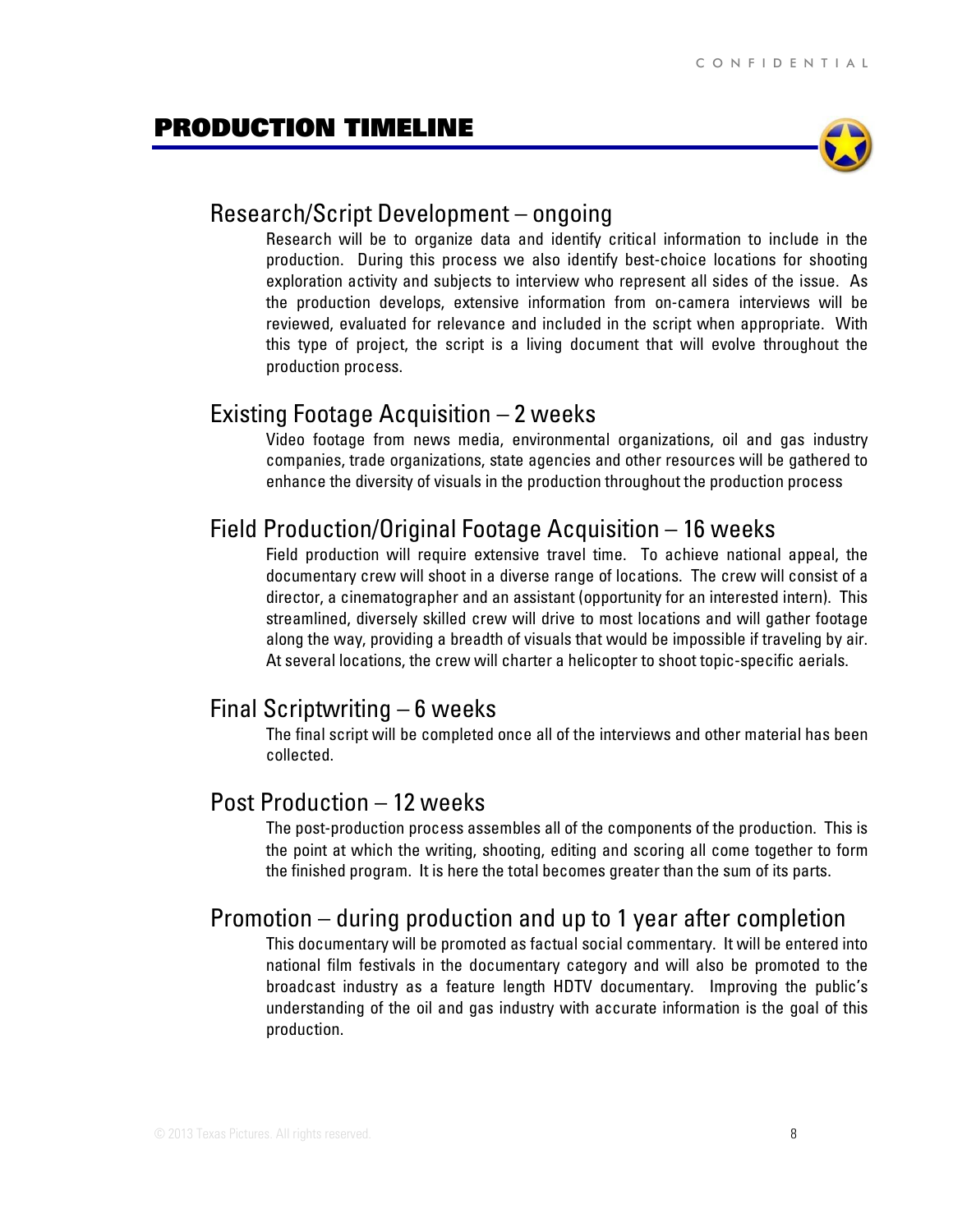# <span id="page-9-0"></span>BUDGET



| Producer/Project Management                        |        | 8,000   |
|----------------------------------------------------|--------|---------|
| <b>Research/Script Development</b>                 |        | 12,800  |
|                                                    |        |         |
| <b>Field Production</b>                            |        |         |
| Shooting $-3$ person crew, 28 days at 8+ locations |        | 86,600  |
| Lodging and meals - 28 days for 3 person crew      |        | 21,840  |
| Travel days - 10 days for 3 person crew            |        | 12,000  |
| Airfare $-3$ person crew to 8 destinations         |        | 9,600   |
| Mileage and fuel - 5000 miles                      |        | 6,625   |
| <b>Post Production</b>                             |        |         |
| Professional narration and sound studio            |        | 3,200   |
| Original music score                               |        | 12,000  |
| <b>Production music license</b>                    |        | 1,800   |
| 3D modeling and animation                          |        | 10,000  |
| Footage review                                     |        | 3,000   |
| Editing - 240 hours                                |        | 48,000  |
| Video compositing/motion graphics                  |        | 4,800   |
| Audio sweetening - 90 hours                        |        | 11,250  |
| Finishing/color correction - 90 hours              |        | 11,250  |
| Archiving                                          |        | 400     |
|                                                    |        |         |
| <b>Internet Presence</b>                           |        |         |
| Online presence - website design                   |        | 4,500   |
| Social media - development and maintenance         |        | 2,400   |
| <b>Distribution</b>                                |        |         |
| Disc authoring - Blu-ray and DVD                   |        | 5,710   |
| Social media                                       |        | 1,800   |
|                                                    |        |         |
| <b>Marketing and Festival Competition</b>          |        |         |
| Packaging design and production                    |        | 5,000   |
| <b>Production promotion</b>                        |        | 4,000   |
| <b>Festival competition</b>                        |        | 5,000   |
|                                                    |        |         |
|                                                    | TOTAL: | 291,575 |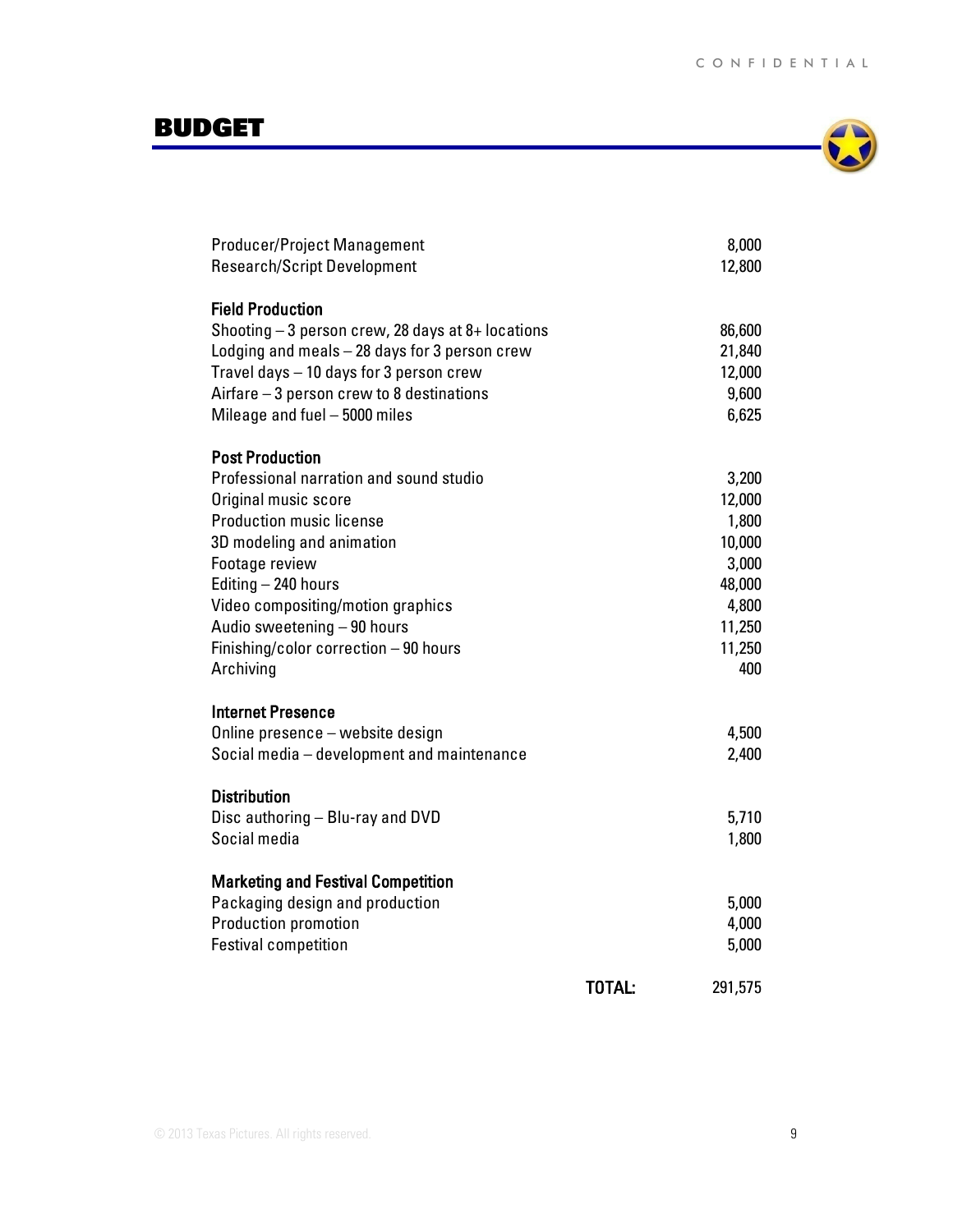# <span id="page-10-0"></span>WHO IS TEXAS PICTURES?

Texas Pictures is a message oriented service provider for corporate and industrial video, commercial photography, Internet development and other visual media services. We were established April of 2007, but we have been providing industrial and broadcast markets with comprehensive media production services for over 25 years.

We're very well equipped, but anyone can buy gear. What sets us apart is that we work to achieve far more than just making a project look good. We work to make our projects communicate the message, which is all that really matters. We aren't just technicians and programmers; we are storytellers. Sure, we know the technical stuff too, but we also know how to use video to effectively tell this story and successfully communicate the message.

#### Our services include:

Concept and content development Trade show / kiosk design Interactive applications DVD and Blu-Ray design and authoring Video field production /cinematography Post production / compositing 3D modeling and animation Graphic design Commercial photography Print and electronic publication design

Clients have sent us all over the world to capture just the right images to tell their story.







<sup>⊕</sup>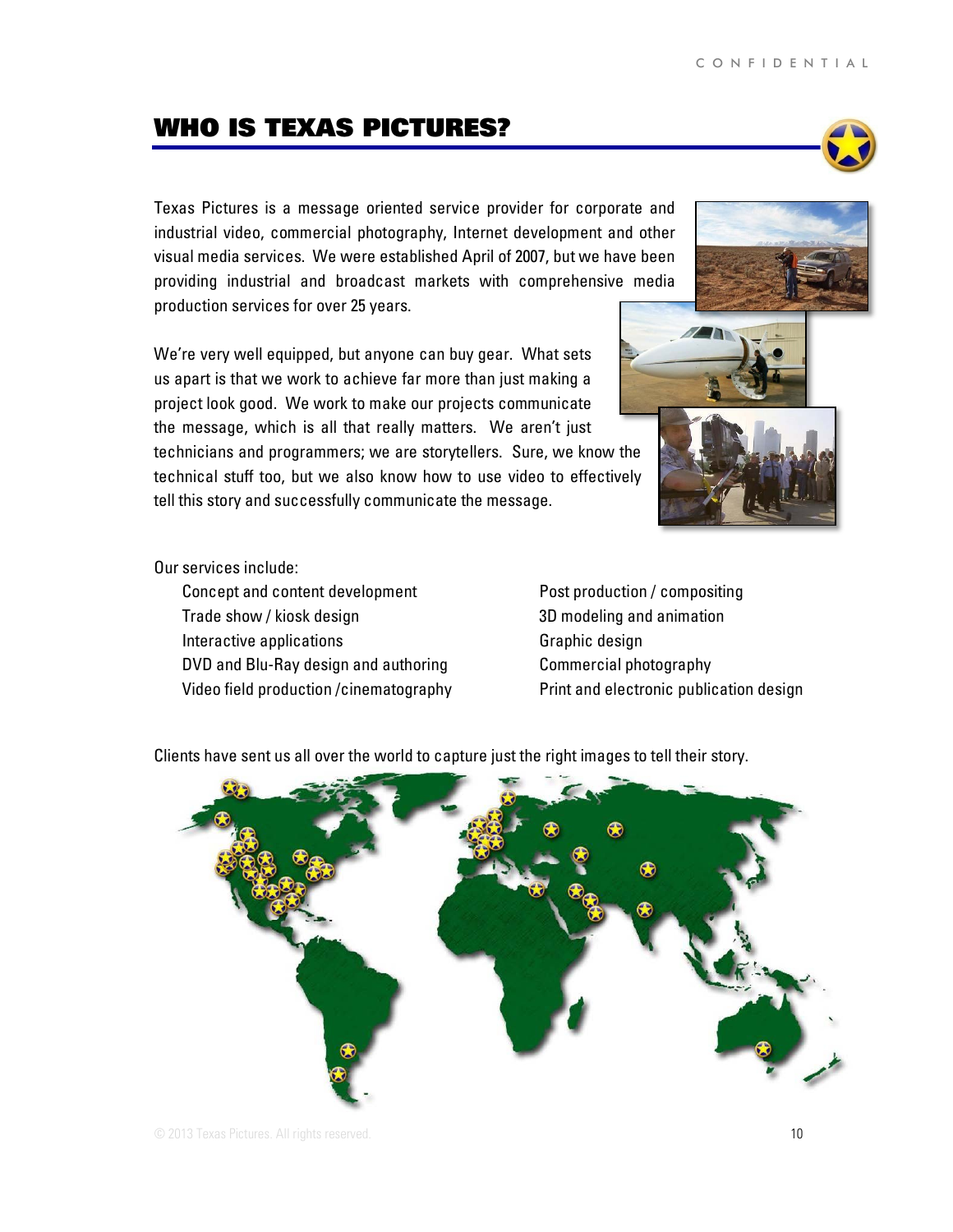# <span id="page-11-0"></span>COMMENTS FROM CLIENTS



Our extentive history of experience serving oil and gas clients gives us a greater understanding of the complexities of the challenges the industry faces. We will apply this understanding and insight to the development of this documentary to ensure a fair representation of the facts and a reasonable exploration of the myths. Below are comments from some of our oil and gas industry clients.









#### PARTIAL CLIENT LIST

Federal Highway Administration Shell Houston Police Department HART Energy Baker Hughes Society of Exploration Geophysicists BP Hewlett Packard Barrett-Wehlmann Proctor

"Glen and I worked together on a challenging project to develop a video to introduce a new technology. During the process I was impressed by Glen's creativity and flexibility. The project was complex including shoots in 5 countries, interviews, multiple animations, and narratives in 5 languages. Glen managed the process well resulting in a highly effective professional production."

Will Grace

Product Champion, Schlumberger Drilling and Measurement

"I have used Glen on several projects from 2000 to present. Each production is keenly focused on creating high quality work to deliver the message of the video projects. Creativity and mindfulness of the budget are other factors that contribute to my satisfaction with Glen's work."

> Scott McFarlane Manager, Corporate Identity & Design, Noble Corporation

"I want to personally recommend Texas Pictures to others because of my satisfaction with the quality of his video productions and customer service skills. We've given him several "unrealistic deadlines," and he's come through every time. I look forward to doing business with Glen for years to come."

Bill Mallin

Director of Marketing Communications, Baker Hughes

Foster Marketing FMC World Oil/Gulf Publishing Schlumberger City of Houston Mayor's Office Noble Drilling Shable & Associates Tenaris NOV

Sherry Matthews Marketing Reed Hycalog Halliburton **WesternGeco** TX Dept. of Transportation Fox News Aker Solutions MADD Pennsylvania General Energy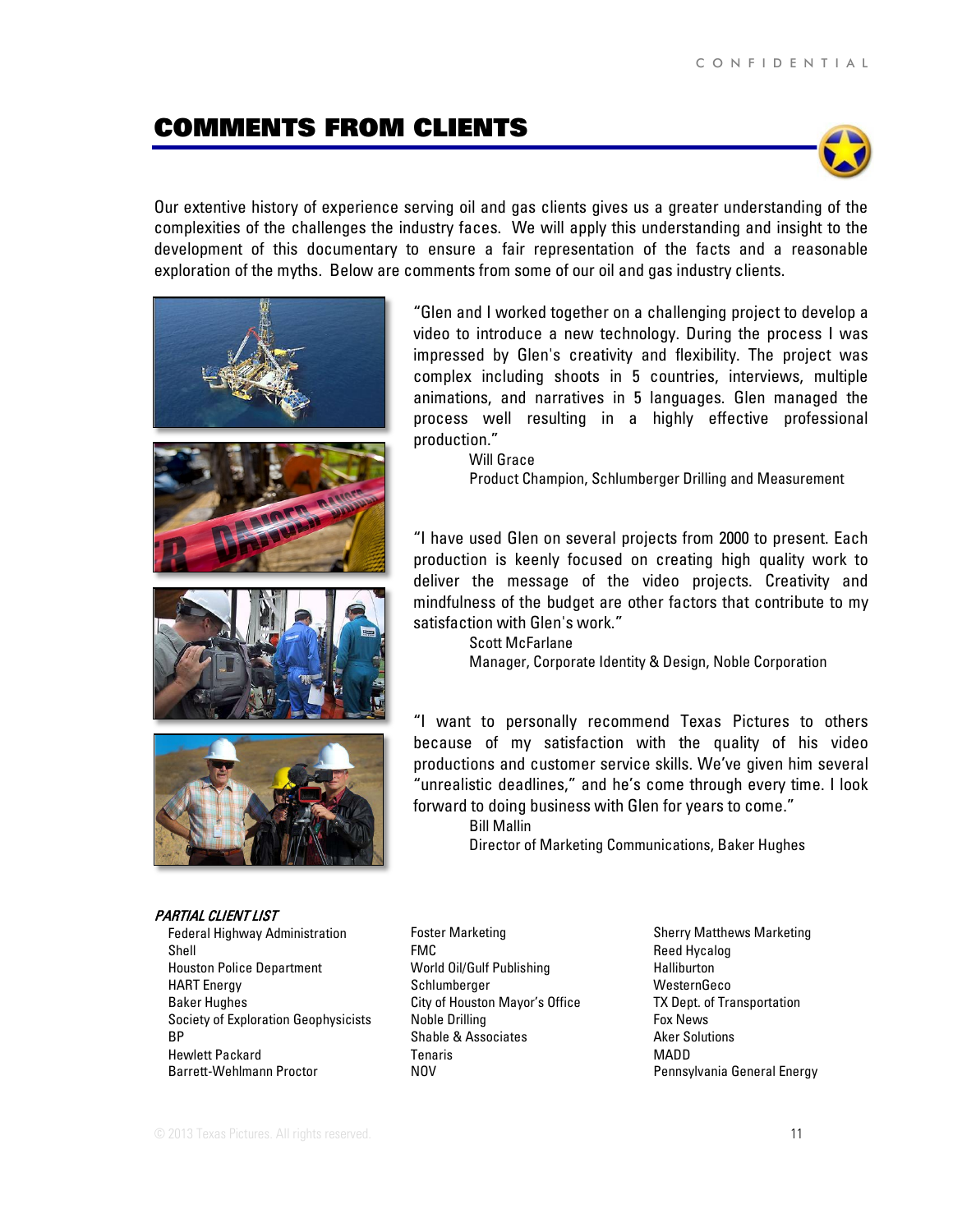# <span id="page-12-0"></span>THE TEXAS PICTURES TEAM

We use the most advanced technology, but the innovative solutions that we provide our clients are only possible because we are a talented team of skilled professionals. Our extensive experience and creative insight keep Texas Pictures on the cutting edge, and help to shape the everyday into the extraordinary.

#### Glen Muse, Producer / Writer / Director

Glen Muse is an accomplished video producer/director with over 25 years of experience creating visual media for corporate and industrial markets. Glen's message-oriented approach to video production comes from his background in journalism. His in-depth understanding of corporate culture and corporate considerations comes from his nine years of experience as manager of the video production department for a major oilfield service company. As Texas Pictures' Creative Director, Glen applies his proven, journalistic approach to production to lead the team to create meaningful visual media that focuses on communicating the message that is important to the client.

Glen's experience includes video productions for major clients such as Shell, HP, Halliburton, The City of Houston, BP, Schlumberger, National Oilwell Varco, Baker Hughes and others. His broadcast-related experience includes contributions to productions for PBS, The Discovery Channel, The History Channel as well as local news media. Glen's experience shooting on location ranges from minefields in Kuwait to more than 250 miles north of the Arctic Circle. He holds a B.A. in Journalism, has additional training in Commercial Photography from the Art Institute of Houston, and certifications for Offshore Water Survival (HUET), H2S Survival and other field related certification and training.

#### Diana Salerno, Project Manager / Marketing Strategist / Producer

Diana brings a coaching approach to marketing and branding while offering hands-on management, creative direction and content development. A trained strategist and researcher, she draws upon 20+ years' experience to help clients distill information about their target prospects into refined core messages; use niche media in efficient, cost-effective ways; and monitor meaningful metrics to track marketing results to build strong profitable brand positions. Diana acquired her skills in effectively using media while working in market research for daily newspapers and TV before returning to college to earn her MBA from *Old Dominion University* in Virginia. Experienced in both Business-to-Consumer and Business-to-Business, she has helped companies grow in multiple industries, including oil & gas, healthcare, aerospace, manufacturing, new home construction, retail, restaurant and hospitality.



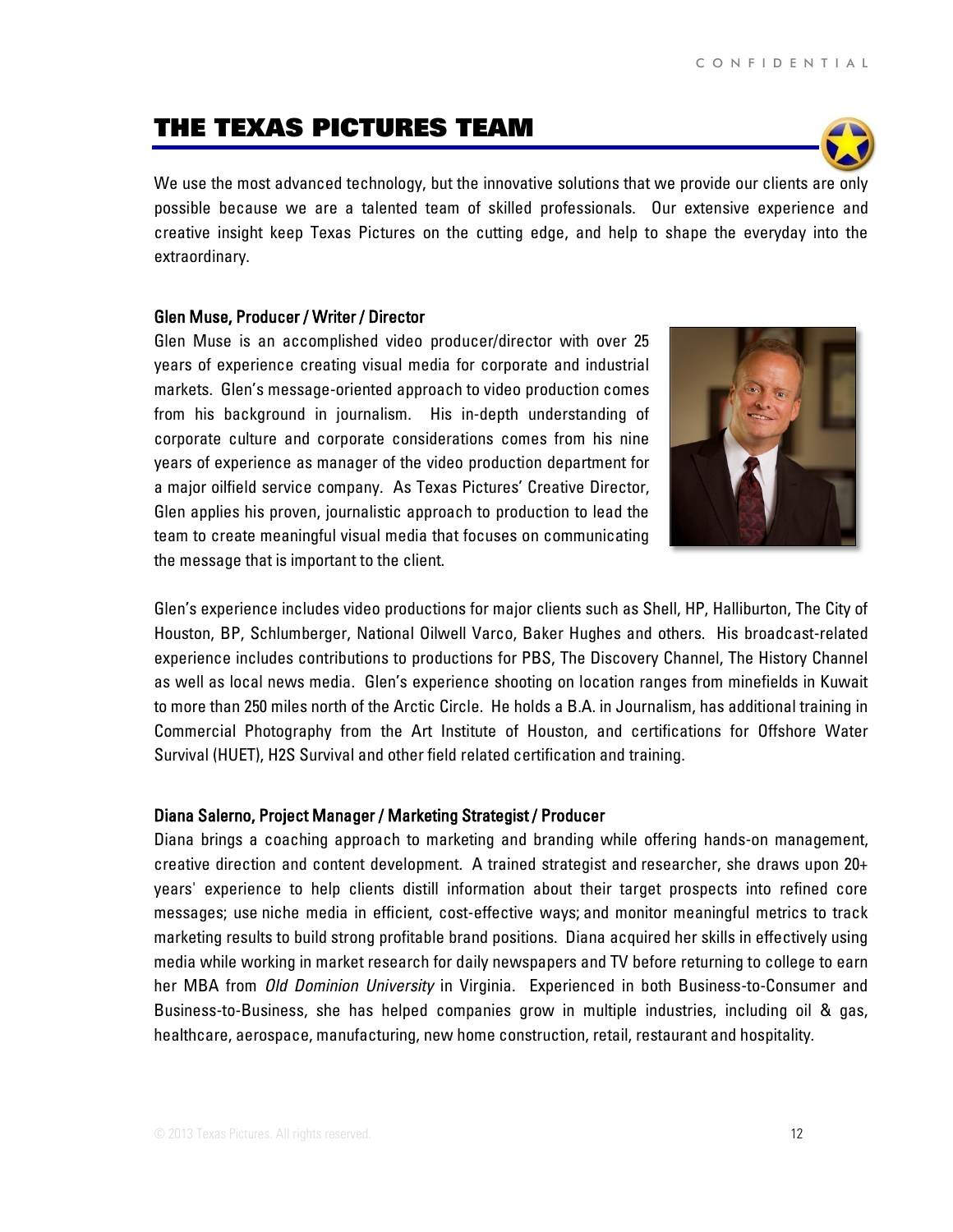

#### Kambiz Koushan, Producer / Director / Cinematographer

Kam has over 20 years of experience in film and video production and has an extensive background as a director of photography in broadcast projects, commercials, music videos, short films and IMAX format productions. His work on documentaries has taken him to some of the most remote places on earth and introduced him to many different cultures. He holds a Bachelor's degree in Radio & Television Productions from San Francisco State University.

#### Rachel Briones, Producer / Director / Editor

Rachel is a native Houstonian that has a unique passion for motion pictures. She has a BA in Digital Filmmaking and Video Production from the Art Institute of Houston in which her practices explore various artistic concepts from producing, editing, and directing. She also completed studies in TV & Radio Broadcasting from the Connecticut School of Broadcasting. Her creative mind has contributed to many corporate videos, TV commercials, documentaries and short films.

#### Chris Sisney, Producer / Editor / Animator

Chris has extensive production experience including broadcast news, so he knows inflexible deadlines. He is also an experienced instructor of design and layout, so he knows the value of visual flow and how to communicate that value to others. His talents cover a wide range of video post-production skills, including 3D animation and motion graphics. Chris also knows field production and is an experienced camera operator. Chris holds an MA in Media Design and a BA in Visual Communication.

#### Jack Cornett, Producer / Writer / Director

Jack has a background in broadcast television production with national credits as an associate producer. He has extensive experience directing, shooting, and editing corporate/industrial video projects. Jack is also an award winning independent filmmaker. He holds a BA in Media Production from the University of Houston, and certification in Offshore Survival and Helicopter Safety.

#### Laurie McDonald, Producer / Writer / Director

Laurie has over 20 years of experience as a writer/producer. Her writing experience ranges from a novel to screenplays to corporate video, brochures, newsletters, and other collateral. She has also produced and directed productions for a variety of clients from large corporations to non-profits. Laurie is a graduate of the Rhode Island School of Design and holds a Master's Degree in Literature from the University of Houston.

*A unique element of this team compared to the folks at most production facilities is that every member of our team has experience producing projects turnkey. Every member of our team is a professional storyteller, a communicator, and every team member knows the message is what truly matters. We also have a vast array of talented, experienced contract professionals to call upon whenever needed.*